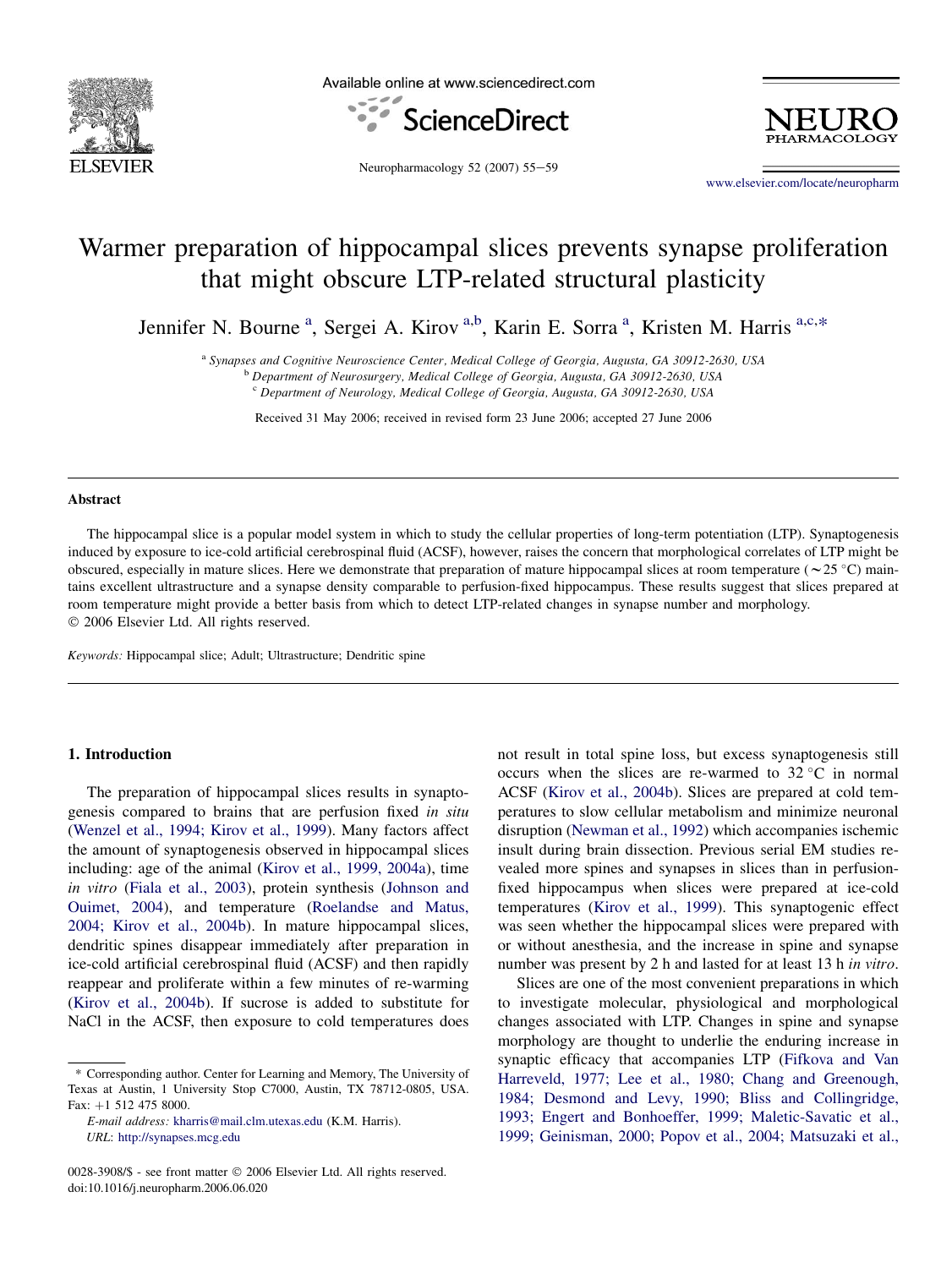[2004\)](#page-4-0). One possibility is that LTP enlarges existing synapses. Another possibility is that LTP induces new synapses. Alternatively, LTP might recruit or activate silent synapses, which would not necessarily alter synapse number or structure [\(Malenka and Nicoll, 1997; Malinow et al., 2000\)](#page-4-0). We were concerned that slicing-induced synaptogenesis might obscure morphological changes associated with LTP [\(Sorra and Harris,](#page-4-0) [1998\)](#page-4-0) and have tried several approaches to eliminate this potential artifact [\(Kirov and Harris, 1999; Fiala et al., 2003;](#page-4-0) [Kirov et al., 2004a; Petrak et al., 2005\)](#page-4-0). If synaptic transmission was explicitly blocked during the preparation and subsequent incubation of slices, even more synapses occurred in mature slices, although this effect was not seen prior to postnatal day 20 ([Kirov and Harris, 1999; Kirov et al., 2004a\)](#page-4-0). Mature hippocampal neurons are resilient and show a complete physiological recovery when they are dissected under warmer conditions [\(Harris and Teyler, 1984\)](#page-4-0); hence, we decided to test whether a warmer dissection might ameliorate the slicinginduced synaptogenesis.

#### 2. Materials and methods

All rats were males of the Long-Evans strain and all procedures followed National Institutes of Health guidelines and approved animal care protocols.

## 2.1. Perfusion-fixed hippocampus

Perfusion-fixed hippocampus was obtained from two adult rats aged 68 days (weighing 337 and 411 gm) in situ under pentobarbital anesthesia (80 mg/kg) via intravascular perfusion with mixed aldehydes containing 6% glutaraldehyde,  $2\%$  paraformaldehyde, 1 mM CaCl<sub>2</sub>, and 2 mM MgCl<sub>2</sub>, pH 7.4, at  $40-45$  °C and 4 psi pressure ([Kirov et al., 1999](#page-4-0)).

## 2.2. Cold hippocampal slices

Slices were prepared from two adult rats aged 65 and 66 days old (weighing 334 and 355 gm). Animals were anesthetized with pentobarbital (80 mg/kg) and then decapitated with a guillotine. After decapitation, the left hippocampus was removed, and four to six slices (400 µm each) were cut using a tissue chopper (Stoelting Co., Wood Dale, IL) from the middle third of the hippocampus into ice-cold media containing (in mM) 116.4 NaCl, 5.4 KCl, 3.2 CaCl<sub>2</sub>, 1.6 MgSO<sub>4</sub>, 26.2 NaHCO<sub>3</sub>, 1.0 NaH<sub>2</sub>PO<sub>4</sub>, and 10 D-glucose. Slices were transferred to nets positioned over wells containing media at the interface of humidified  $O_2$  (95%) and  $CO_2$  (5%) and maintained at 32 °C for 9-10 h in vitro.

## 2.3. Room temperature hippocampal slices

Slices were prepared from four adult rats aged  $56-65$  days old (weighing  $263-365$  gm). Animals were anesthetized with halothane and decapitated with a guillotine. After decapitation, slices were prepared identically to the cold hippocampal slices except that the ACSF was at room temperature ( $\sim$ 25 °C). Slices were transferred to nets positioned over wells containing media at the interface of humidified  $O_2$  (95%) and  $CO_2$  (5%) maintained at 32 °C for 4.5 to 5.5 h in vitro. The entire preparation was completed within 5 min of death to minimize ischemic damage.

Physiological recordings were obtained from all slices to ensure slice viability ([Harris and Teyler, 1984; Jackson et al., 1991; Sorra and Harris,](#page-4-0) [1998\)](#page-4-0). Concentric bipolar stimulating electrodes were positioned in the middle of stratum radiatum within 400 microns of an extracellular recording electrode. Slices were judged healthy if the stimulus-response curves were sigmoidal and the half-maximal field potentials and the fiber volley amplitudes remained stable for at least 1 h before fixation. At the end of each experiment, the slices were fixed in mixed aldehydes containing 2% paraformaldehyde, 6% glutaraldehyde, 1 mM CaCl<sub>2</sub>, and 2 mM MgCl<sub>2</sub>, pH 7.4 for 8-20 s in a microwave oven, such that the final temperature did not exceed  $37^{\circ}$ C [\(Jensen and](#page-4-0) [Harris, 1989](#page-4-0)).

#### 2.4. Electron microscopy and analysis

Perfusion-fixed and sliced hippocampus were either hand processed or microwave processed by routine procedures as described previously, infiltrated with Epoxy resins and then the blocks were hardened for 2 days at  $60^{\circ}$ C [\(Harris and Stevens, 1989; Harris et al., 1992; Sorra and Harris, 1998; Kirov](#page-4-0) [et al., 1999\)](#page-4-0). The blocks were trimmed to a trapezoid in the middle of stratum radiatum of area CA1 and serial sections were cut and mounted on Pioloformcoated slot grids (Synaptek; Ted Pella Inc.). Sections were counterstained with saturated ethanolic uranyl acetate, followed by Reynolds lead citrate for 5 min each. Sections were imaged, blind to condition, on a JEOL 1230 electron microscope with a Gatan digital camera at  $5000 \times$  magnification or on a JEOL 1200EX electron microscope at  $4000-10,000\times$  magnification. In total, 55 dendrites were analyzed from 8 EM series. The serial sections were aligned and dendrites were traced using the Reconstruct software (available at [http://](http://synapses.bu.edu) [synapses.bu.edu](http://synapses.bu.edu) ([Fiala, 2005](#page-4-0))). Section dimensions were calibrated using a diffraction grating replica (Ernest Fullam, Inc., Latham, NY) imaged and scanned with the series. Section thickness ranged from 45-65 nm and was calibrated using the cylindrical diameters method by dividing the diameters of longitudinally sectioned mitochondria by the number of sections they spanned ([Fiala](#page-4-0) [and Harris, 2001](#page-4-0)).

All dendrites were less than 1 micron in diameter and hence lateral rather than apical dendrites. Dendritic segments that were in cross section and traversed the entire series were chosen for analysis. One cold slice had 10 dendritic segments measuring (mean  $\pm$  sem)  $0.62 \pm 0.11$  µm in diameter and  $6.3 \pm 1.29$  µm in length and the other cold slice had 14 dendritic segments at  $0.57 \pm 0.03$  µm in diameter and  $4.39 \pm 0.35$  µm in length for a total summed length of 124 microns. In each of the two perfusion fixed samples, there were 8 dendritic segments for a total of 16 with mean diameters of  $0.54 \pm 0.04$  and  $0.53 \pm 0.03$  µm, respectively, and mean lengths of  $6.99 \pm 0.18$  and  $6.35 \pm 0.63$  µm for a summed length of 107 microns in perfusion fixed hippocampus. There were 3, 4, 4, and 4 for a total of 15 dendritic segments from the four room-temperature slices. These averaged  $0.51 \pm 0.08$ ,  $0.66 \pm 0.04$ ,  $0.65 \pm 0.04$ , and  $0.59 \pm 0.05$  µm in diameter, and  $7.96 \pm 0.17$ ,  $8.97 \pm 0.79$ ,  $7.83 \pm 0.24$ ,  $6.81 \pm 0.63$  µm in length for a summed length of 118 µm in the room temperature slices. Hence the sampled dendritic segments were of comparable dimensions. Spine density was calculated for all conditions by counting the number of dendritic protrusions and dividing by the length of each dendritic segment. All of these dendrites were analyzed blind as to condition, as part of other studies.

# 3. Results

# 3.1. Tissue quality and spine types

The tissue preservation was excellent in all three conditions [\(Fig. 1](#page-2-0)), showing few or no signs of ischemic or slicing-related damage (i.e. dark degenerating processes, swollen mitochondria, loosely organized and excessively thickened PSDs, depletion of synaptic vesicles). Synapses and spines of all types were detected in all three conditions.

## 3.2. Spine density

Three-dimensional reconstructions are illustrated from dendrites having the mean spine density in cold slices, perfusion fixed hippocampus and room temperature slices ([Fig. 2A](#page-3-0)). Spine densities from the two cold slices and perfusion fixed hippocampi were compared to those from the room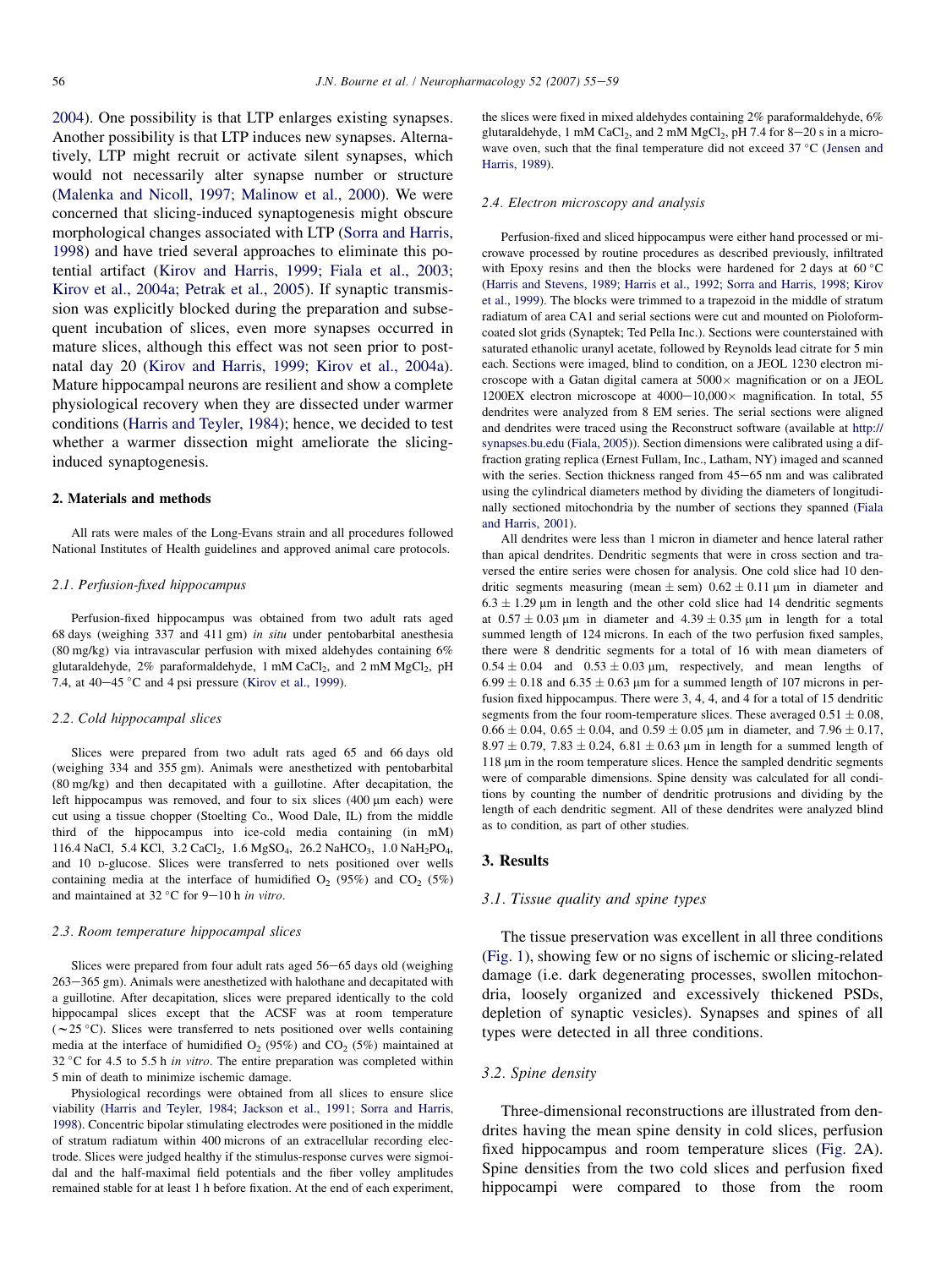<span id="page-2-0"></span>**Cold Slice** Perfused **Room Temp Slice** 

Fig. 1. Neuropil from stratum radiatum of area CA1 is comparable across the three conditions of slices prepared under: (A-C) ice-cold conditions (cold slice), (D-F) perfusion-fixed hippocampus in situ (perfused), and (G-I) slices prepared at room temperature (room temp slice). m = mushroom, t = thin, st = stubby, sh = shaft, br = branched. Scale bar =  $0.5 \mu$ m.

temperature slices [\(Fig. 2](#page-3-0)B, One-way ANOVA  $F(2,52) =$ 10.86,  $p < 0.001$ ). As previously reported, the cold slices had a higher spine and synapse density  $(4.50 \pm 0.20 \text{ splus/})$  $\mu$ m) than the perfusion fixed hippocampus (3.49  $\pm$  0.31) spines/um; Post hoc Tukey's method,  $p < 0.02$ ). In contrast, spine density along dendrites from slices prepared at room temperature  $(3.05 \pm 0.18 \text{ spines/}\mu\text{m})$  did not differ significantly from the perfusion-fixed dendrites  $(3.49 \pm 0.31;$  Post hoc Tukey's method,  $p = 0.46$ .

# 4. Discussion

The hippocampal slice is one of the most common preparations used to study the physiological and morphological properties of LTP. Our previous findings showing slicing-induced synaptogenesis was of particular concern when attempting to learn whether LTP might be accompanied by an increase in structural synaptic density [\(Sorra and Harris, 1998; Kirov](#page-4-0) [et al., 1999](#page-4-0)). Here we explored the possibility that quickly chopping slices at a warmer temperature, under light halothane anesthesia, might avoid excessive spinogenesis. We found that dendrites, axons, and synapses were comparable to perfusionfixed hippocampus both in tissue quality and spine density at  $4-5$  h in vitro, a time when synapse density had reached plateau in mature slices prepared under ice-cold conditions ([Kirov et al., 1999\)](#page-4-0). Thus, hippocampal slices prepared at warmer temperatures might provide a better basis from which to discover whether there are LTP-related effects on spine and synapse morphology in the mature hippocampus. Whether a similar approach will be useful in immature slices remains to be determined.

Multiple factors could contribute to changes in synapse density during hippocampal slice recovery. One factor might be a homeostatic synaptogenesis compensating for loss of input during a ''silent'' recovery period of 40 min to 1 h in vitro ([Kirov et al., 1999](#page-4-0)). In support of this hypothesis, blocking synaptic transmission induces more spines and synapses in slices ([Kirov and Harris, 1999; Kirov et al., 2004a; Petrak et al.,](#page-4-0) [2005](#page-4-0)). However, this additional up-regulation in spine number was not present during postnatal days (PND)  $1-15$ , when no or few spines populate the developing dendrites ([Fiala et al.,](#page-4-0) [1998; Kirov et al., 2004a](#page-4-0)). A homeostatic up-regulation seems insufficient to account for the long-lasting increase in spines in mature slices prepared under ice-cold conditions because the room-temperature slices also undergo a silent recovery period without excessive spine proliferation.

In addition to the synaptic silencing, preparation in ice-cold ACSF also induces reversible cytoskeletal destabilization, dendritic beading and spine loss. Inhibition of the  $Na^+ - K^+$ ATPase by reduced ATP, glycogen and temperature during brain slicing may be an additional factor ([Fiala et al., 2003;](#page-4-0) [Kirov et al., 2004b](#page-4-0)). Ionic imbalance, particularly calcium changes, during ice-cold slice preparation may also trigger the excess proliferation of spines on mature dendrites. Depending on incubation conditions, total spine number may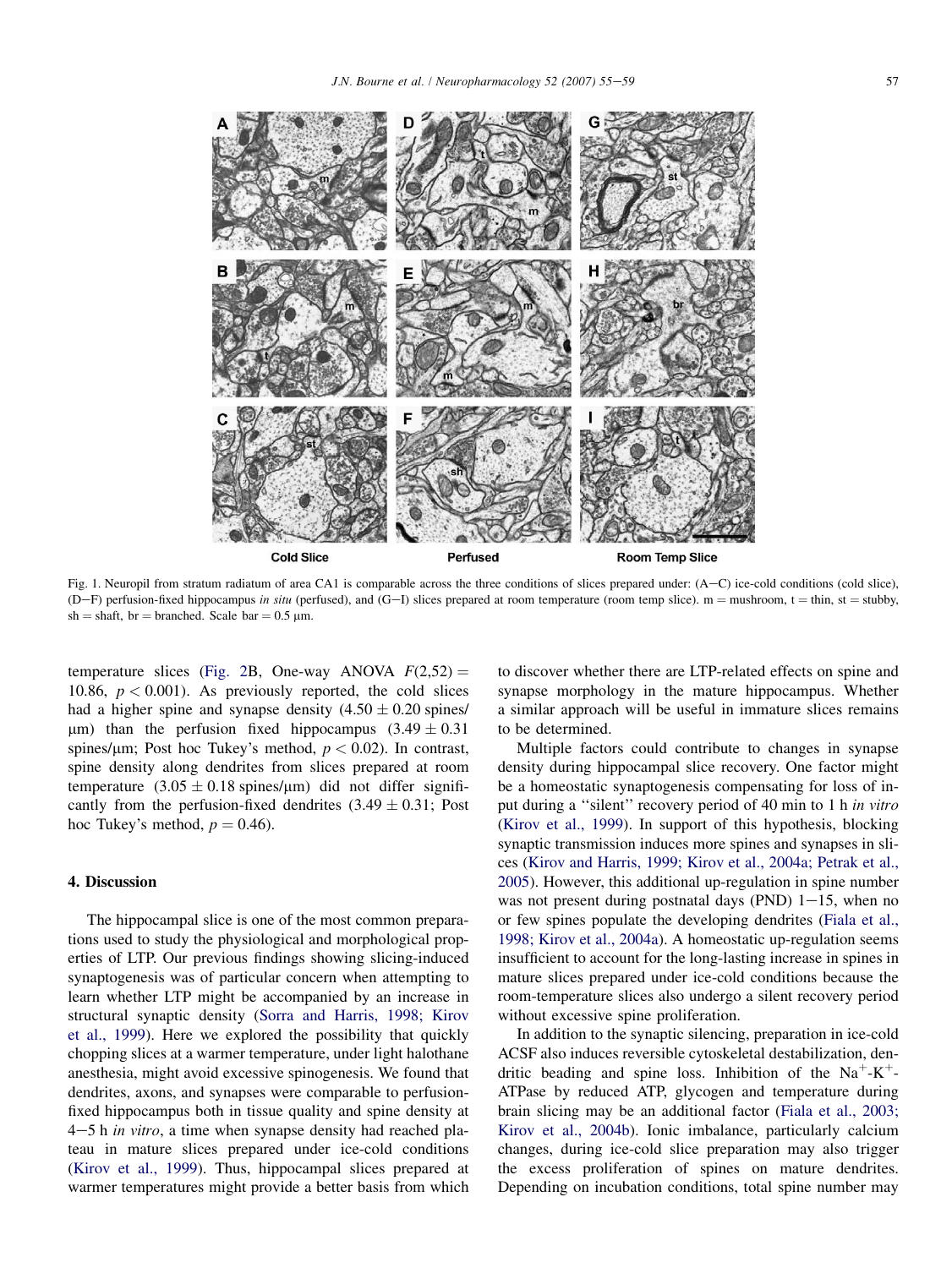<span id="page-3-0"></span>

Fig. 2. Spine density in hippocampal slices prepared at room temperature is comparable to perfusion fixed hippocampus. (A) Three-dimensional reconstructions of dendrites with a mean spine density from each of the three conditions. Scale cube  $1.0 \mu m^3$ . (B) Dendrites from ice cold slice preparations had a higher spine and synapse density compared to perfusion-fixed hippocampus ( $p < 0.02$ ), while dendrites from room temperature hippocampal slices were comparable to perfusionfixed hippocampus.

be further regulated by subsequent recovery of synaptic activity or induction of LTP. More synapses might be preserved during blockade of synaptic activity ([Kirov and Harris,](#page-4-0) [1999\)](#page-4-0) while excess synapses might be eliminated through competition when normal network activity returns during recovery or with LTP. Slices prepared at room temperature may undergo some loss of synaptic input and metabolic stress; however, they may avoid the excessive spine loss that occurs at colder temperatures because there is less inhibition of the  $Na<sup>+</sup>-K<sup>+</sup>-ATPase$  at room temperature. Although we cannot know for sure from these experiments whether there was dynamic spine loss, proliferation and elimination in the room temperature slices, the net synapse and spine density was comparable to perfusion fixed hippocampus. This could be an important advantage if one considers that dendrites might only support a limited maximum number of synapses. If cold-slicing were to induce enough new spines to reach this ceiling, then LTP might not be able to further induce synapses. Instead, LTP might either recruit or eliminate the new synapses. Under this scenario, it would be quite difficult to detect a net shift in synapse number during LTP, even though the effective synapse number had changed.

[Sorra and Harris \(1998\)](#page-4-0) reported that there were no significant differences in spine density 2 h after tetanic stimulation compared to low-frequency stimulation (LFS) in the same slice. These slices were prepared with ice-cold ACSF. Both the LTP and LFS values for spine density were  $4-5$  spines/ micron [\(Sorra and Harris, 1998](#page-4-0)), which is substantially higher than the average of  $3-3.5$  spines/micron found along CA1 lateral dendrites in perfusion fixed hippocampus. Thus, slicinginduced synaptogenesis may have obscured LTP-related plasticity and further studies are needed to determine the extent and timeline of morphological changes underlying LTP in mature hippocampal slices prepared at room temperature.